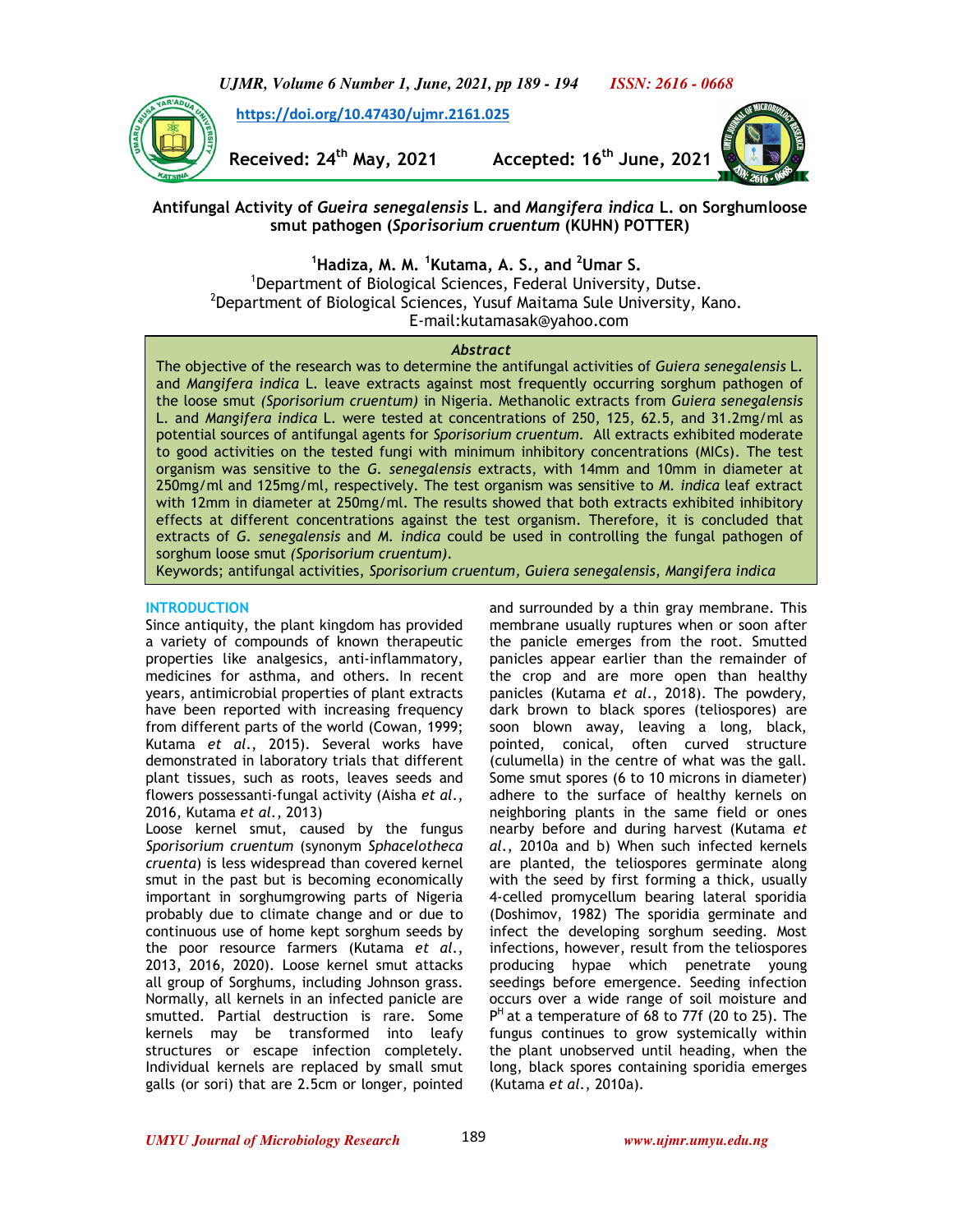If uncontrolled, loose smut can wipe out entire crops, since it replaces the grain. In areas where people depend on their grain crops for survival and don't have the money or technology resources to control it, the disease can be devastating. Loose smut not only wipes out the crop, growers/farmers cannot even try again next year since any seeds they were able to harvest will be infected and will not produce seed the following season. Loose smut has recently become a more serious problem in many areas in Nigeria and those areas that have been particularly affected by global climate change and have experienced many new crop pests and diseases because of it. In places like the United State where there are ample resources and technologies such as fungicide seed treatment, loose smut is not an especially important disease (Martin *et al.,* 1980; Kutama *et al.*, 2010b)

Today, loose smut is among the most prevalent disease infecting sorghum and it causes a great loss of significant economic value, as such it has to be prevented. The aim of this investigation is to determine the antifungal activities of *Guiera senegalensis* and *Mangifera indica* leaf extracts on *S. cruentum.*

### **MATERIALS AND METHODS**

#### **Study area**

The research was conducted at Biology Laboratory, Kano University of Science and Technology Wudil which was located at latitude 11 $^0$ 48<sup>1</sup>N, longitude 8 $^0$  51<sup>1</sup>E and altitude 403M above the sea level.

### **Collection of Plant Samples**

*Guiera senegalensis* and *Mangifera indica* leaves were collected from the environment of Kano University of Science and Technology Wudil, close to the river sites. The plants were first identified at the field using standard keys and descriptions (Dalziel, 1956; Keay, 1989). Its botanical identity was further confirmed and authenticated at the herbarium section of the botany unit of Biological science, Kano University of Science and Technology Wudil, Kano State.

### **Sample Preparation**

The preparation of samples was carried out in accordance with the method of (Kareem *et al,* 2003). The leaves samples were separately collected, sterilized by immersing in 3% sodium chloride solution for three minutes, and rinsed three times in a running tap water and kept in shade for air-drying for one (1) weeks. The leaves were separately grinded in to powder in a clean mortar and pestle, packaged in sterile polythene bag and stored until required for use (Kareem *et al.,* 2003).

### **Sourcing of test organism**

The test organism used was loose smut of sorghum which was collected from the stalk of the infected plant. It was obtained from international crop research institute for the semi arid tropics (ICRI SAT). The organism was confirmed by the ICRI SAT officials. The isolate was maintained in a wrapped paper until required for use.

## **Extraction**

The extraction was conducted using Soxlet extraction technique as described by Fatope*et al.* (1993). Soxlet extraction technique was used. A quantity (50g) of the fine powder of the plant leaf was weighed and suspended in to a conical flask and percolated with 250ml of methanol. The process was carried out for both of the extracts and later each was allowed to stand for one (1) week with a constant shaking at interval of two days under a room temperature. The percolates were then filtered and solvent (methanol) was evaporated to obtain methanol and aqueous extracts and these served as solutions. The extracts were then put in a small sample bottles for future use.

### **Preparation of Stock Concentrations**

This was carried out using standard method of Cheesbrough (2002). Stock solution of the methanolic extract was prepared by weighing 0.25mg of it and dissolved in 0.75ml of dimethylsulphur dioxide (DMSO) in small sample bottle. This gave an extract concentration of 250mg/ml (stock solution). Three varied extract concentrations (125mg/ml, 62.5mg/ml and 31.25mg/ml) were prepared from the stock solution as recommended by Aisha *etal*. (2016). **Preparation of Potato Dextrose Agar (PDA)** 

### **Culture Media**

The medium used was potato dextrose agar (PDA) which is the faster and best media for fungal growth. Exactly 19.5 grams of Mueller-Hinton agar (MHA) was weighed and mixed with 250ml of sterile distilled water. The mixture was sterilized by autoclaving at 121<sup>0</sup>C for 20minutes. Under aseptic conditions in the laminar flow hood, 20ml of agar media was uniformly dispensed in to sterilized Petri dishes. They were then covered and allowed to cool at room temperature until the culture media hardened. The inoculum of the fungi was cultured on the agar surface by spread plating technique (Prescott*et al*., 2002).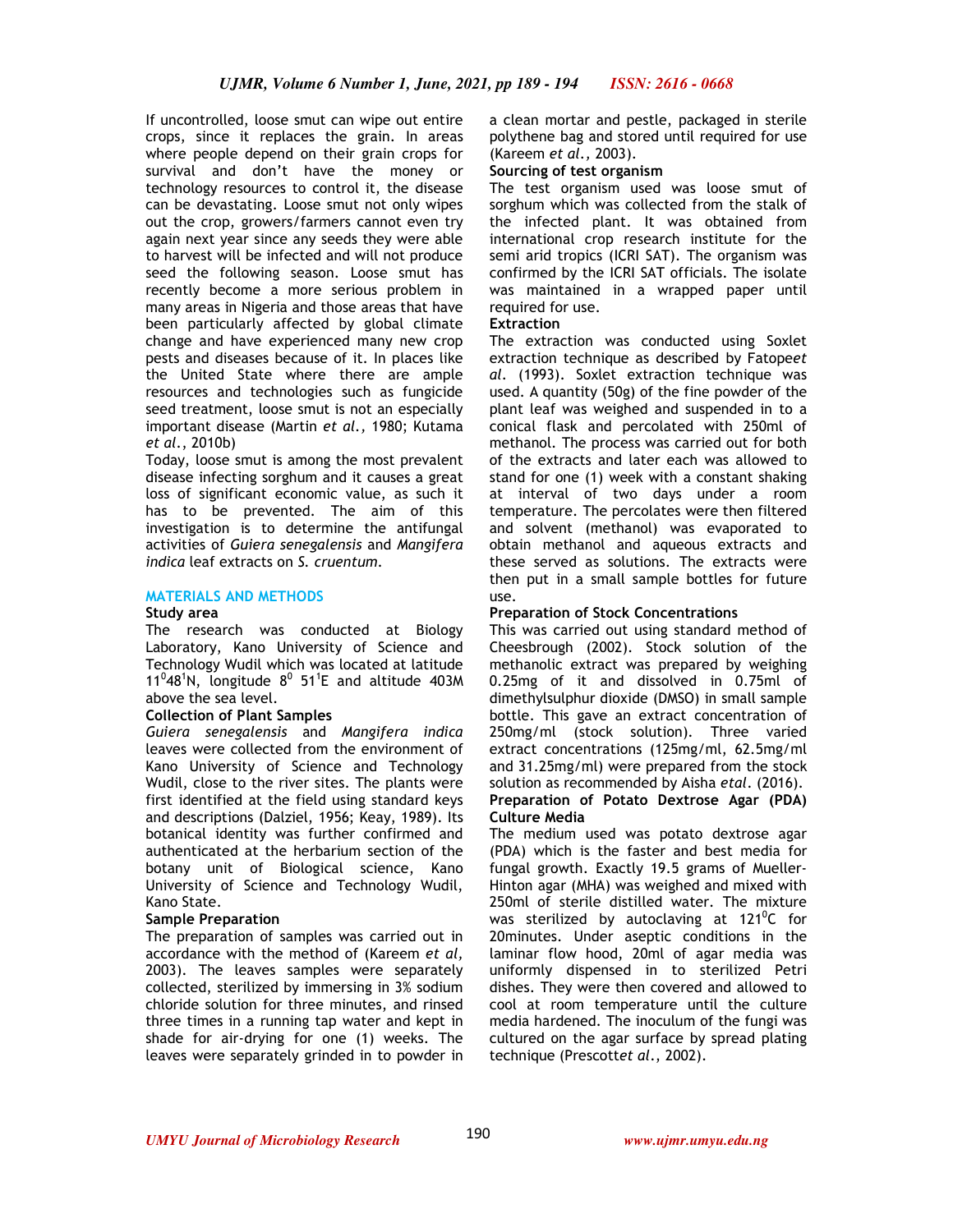# **Sensitivity Testing**

Sensitivity test was carried out using agar diffusion method (Kirby *et al.,* 1966). The freshly prepared potato dextrose agar (PDA) plates were dried in a dryer for 10minutes to remove the surface moisture. The plates were aseptically inoculated uniformly with the test organism by spread plating technique. A sterile corkborer (6mm) in diameter was used to bore 4 wells and one (1) at the center which serves as the control then 0.1ml of the various concentration of the extract was transferred into respective agar plates and the ethanol was placed at the center to serve as control (Meyer and Dillika; 1996) the plates were incubated aerobically at 37°Cfor 72hours. Diameter of zone of inhibition was been measured using millimeter rule. The result was interpreted and recorded in accordance with Chessbrough (2002).

## **Preparation of Potato Dextrose Broth (PDB)**

The potato dextrose broth was used to determine the minimum inhibitory concentration of the extracts which is in liquid form. Exactly 6.25g of (PDB) was weighed and mixed with 125ml of sterile distilled water. The mixture was then sterilized by autoclaving at 121 $^{\circ}$ C for 20minutes. Under aseptic conditions, the media was allowed to cool at room temperature until required for use (Prescott*et al.,* 2002).

### **Determination of Minimum Inhibitory Concentrations of theExtracts**

The (MIC) was carried out according to the method of Prescott *et al*. (2002). The MIC was determined using tube dilution method. Exactly 8ml of potato dextrose broth was pipette in to a set of 10 tubes for each sample extracts that show sensitivity to the test organism. Serial dilution was carried out using 2ml of stock solution in the first test tube contained 8ml potato dextrose broth that give a dilution of 250mg/ml. Then 2ml of this later concentration was then pipetted into the next test tube containing 8ml potato dextrose broth to give a dilution of 125mg/ml. This was continued until 10 serial dilutions equivalent to 250mg/ml, 125mg/ml, 62.5mg/ml, 31.25mg/ml, 15.6mg/ml, 7.81mg/ml, 3.9mg/ml and 1.9mg/ml all in 100% w/v were obtained. The first tube contained the potato dextrose broth and the extract which served as positive control. The remaining 8 tubes were then inoculated with 0.1ml of the test organism and incubated at  $37^{\circ}$ C for 72 hours. The MIC inhibitory concentration was then recorded i.e. turbid tubes indicated growth while clear tubes showed inhibition. The lowest concentration without visible signs of growth was taken as the minimum inhibitory concentration.

## **RESULTS AND DISCUSSION**

The present study tested the antifungal activity of aqueous methanolic leaf extracts of *Guiera senegalensis* and *Mangifera indica* and their respective inhibition against loose smut pathogen. These plants extract were chosen based on either traditional usage, suggestive of antimicrobial activity, or previous studies that have demonstrated antifungal properties using different kinds of extracts (Guo *et al.,* 1997; Wilson *et al.,* 1997) each of the extract shows inhibitory activity to the test organism but not all of them show inhibition to the different concentrations used (Aisha *et al*., 2016).

Many naturally occurring compounds found in plants have been shown to possess antifungal functions and thus serve as a source of both traditional and orthodox medicine (Kim *et al.,* 1995; Abhay *et al.,* 1997; Adoum *et al.,* 1997; Awune, 2002; Musa *et al.,* 2002; Kalamba and Kuneika, 2003; Akinyemi *et al.,* 2007; Yusha'u *et al.,* 2008, Kutama *et al*., 2013; Aisha *et al*., 2016 ). For example, flavonoids are known to inhibit fungal growth (Lutterodt *et al.,* 1994; Mbuh*et al.,* 2007; Aisha *et al*., 2016) and thus responsible for the antifungal activity exhibited in this study. The results of the present study further supports Bibitha *et al.* (2002) and Kutama *et al*. (2013) who reported variation in the antifungal activities of different plants extracts. On the other hand, the variations observed in this result of the plants parts screened to inhibit fungal growth are in conformity with the reports of Yusha'u *et al*. (2008) that antifungal activity may vary from one plant to another. The results in Table 2 and 3 showed that *G. senegalensis* showed inhibition to two different concentrations; 250mg/ml and 125mg/ml at 14mm and 10mm, respectively and therefore, is the appropriate concentration while *M. indica* showed inhibition on only one concentration; 125mg/ml of the extract and it is also the appropriate concentration according to this study. Tables 4 and 5 showed the minimum inhibitory concentrations (MIC). The (MIC) of *G. senegalensis* was 62.5mg/ml while the (MIC) of *M. indica* was 31.2mg/ml. this is the minimum concentrations of the two extracts that can best stop the growth of the test organism under optimum temperature and other environmental conditions (Yusha'u *et al*., 2008).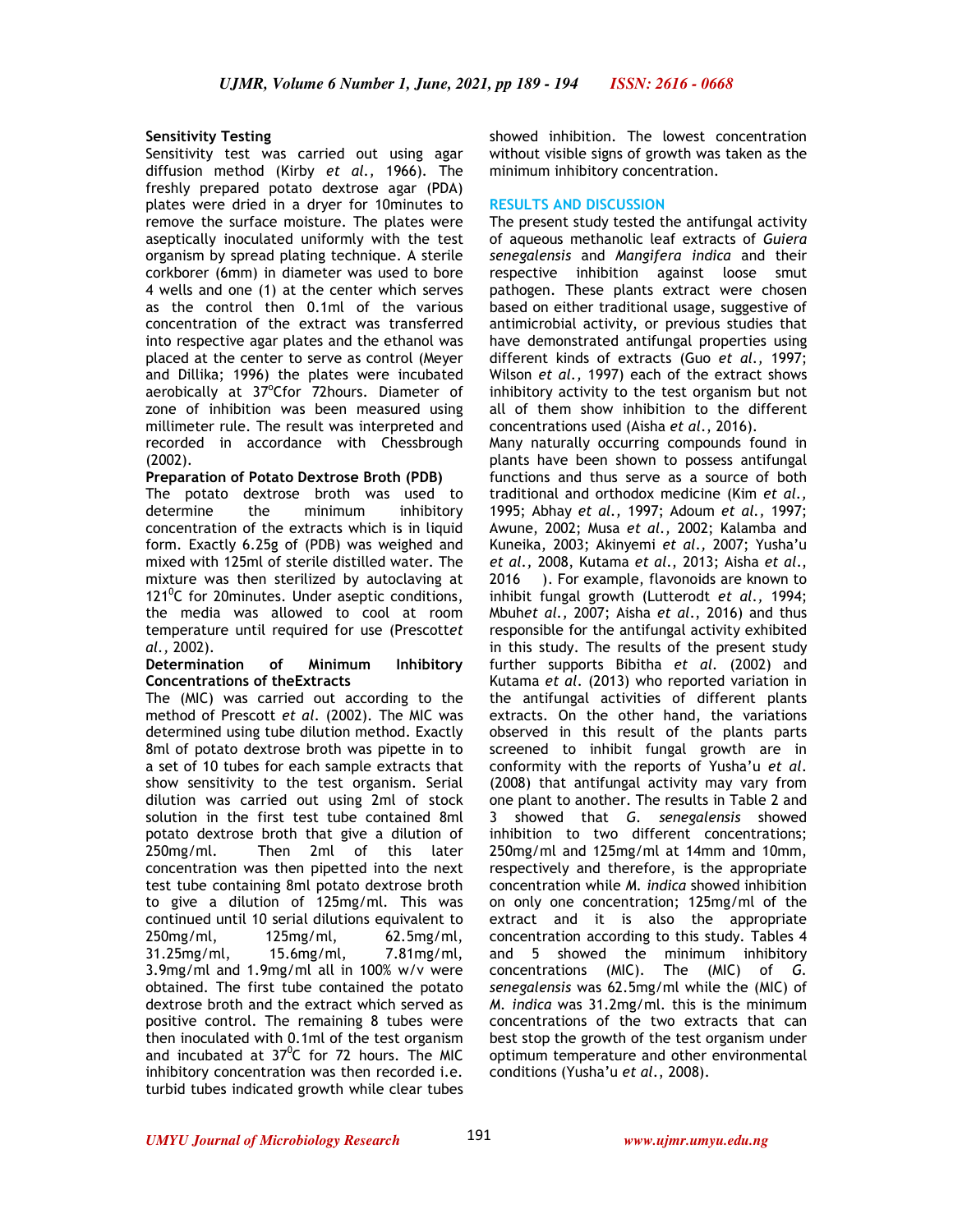**Table 1: Physical characteristics of the leaf extracts of** *G. senegalensis* **and** *M. indica*

|                       | Solvent  | Colour     | Odour              | Texture |
|-----------------------|----------|------------|--------------------|---------|
| G. senegalensis Leaf  | Methanol | Dark brown | Slightly repulsive | Oilv    |
| M. <i>indica</i> Leaf | Methanol | Brown      | Pleasant fruity    | Soft    |

**Table 2: Antifungal effects of** *Guiera senegalensis* **on loose smut pathogen at different concentrations** 

| Concentrations<br>∵mg/ml         | 250 | .  | UL.J | . . | . Ethanol(control |
|----------------------------------|-----|----|------|-----|-------------------|
| (mm)<br>inhibition<br>∠one<br>οt | 4 ا | ٬U |      |     |                   |

#### **Table 3: Antifungal effect of** *Mangifera indica* **on loose smut pathogen at different concentrations**

| Concentrations mg/ml         | 25U | . | Ethanol(control) |
|------------------------------|-----|---|------------------|
| Zone of inhibition /<br>(mm) |     |   |                  |

#### **Table 4: Minimum inhibitory concentration of** *G. senegalensis* **at 125mg/ml**

| Concentration of extract (mg/ml | Inhibition |
|---------------------------------|------------|
| 250                             |            |
| 125                             |            |
| 62.5                            |            |
| 31.5                            |            |
| 15.6                            |            |
| 7.81                            | +          |
| 3.9                             |            |
| 1.9                             |            |
| Key:                            |            |

+= Growth (Turbid), - = no inhibition

## **Table 5: Minimum inhibitory concentration of** *M. Indica* **at 250mg/ml**

| Concentration of extract (mg/ml | Inhibition |  |
|---------------------------------|------------|--|
| 250                             |            |  |
| 125                             |            |  |
| 62.5                            |            |  |
| 31.5                            |            |  |
| 15.6                            | ٠          |  |
| 7.81                            |            |  |
| 3.9                             |            |  |
| 1.9                             | ٠          |  |
| $\overline{V}$ over             |            |  |

Key + Growth (Turbid), - = no inhibition

#### **CONCLUSION**

The study has shown that two (2) locally available indigenous plants namely; *Guiera senegalensis* and *Mangifera indica* are very effective in inhibiting the growth of loose smut fungi. The fungi toxic effects of the extracts indicate the potential of some plant species as a natural source of fungicidal material. *Guiera senegalensis* has the higher inhibitory activity against the test organism. It is therefore

concluded that plant extract can successfully be used for controlling loose smut fungal pathogen of sorghum instead of environmentally hazardous chemicals such as fungicides that are used for treating loose smut of sorghum in Nigeria. Further research is also suggested on the study of the antifungal activities of these plants especially with regard to the best concentration of the extracts that can eliminate the test organism.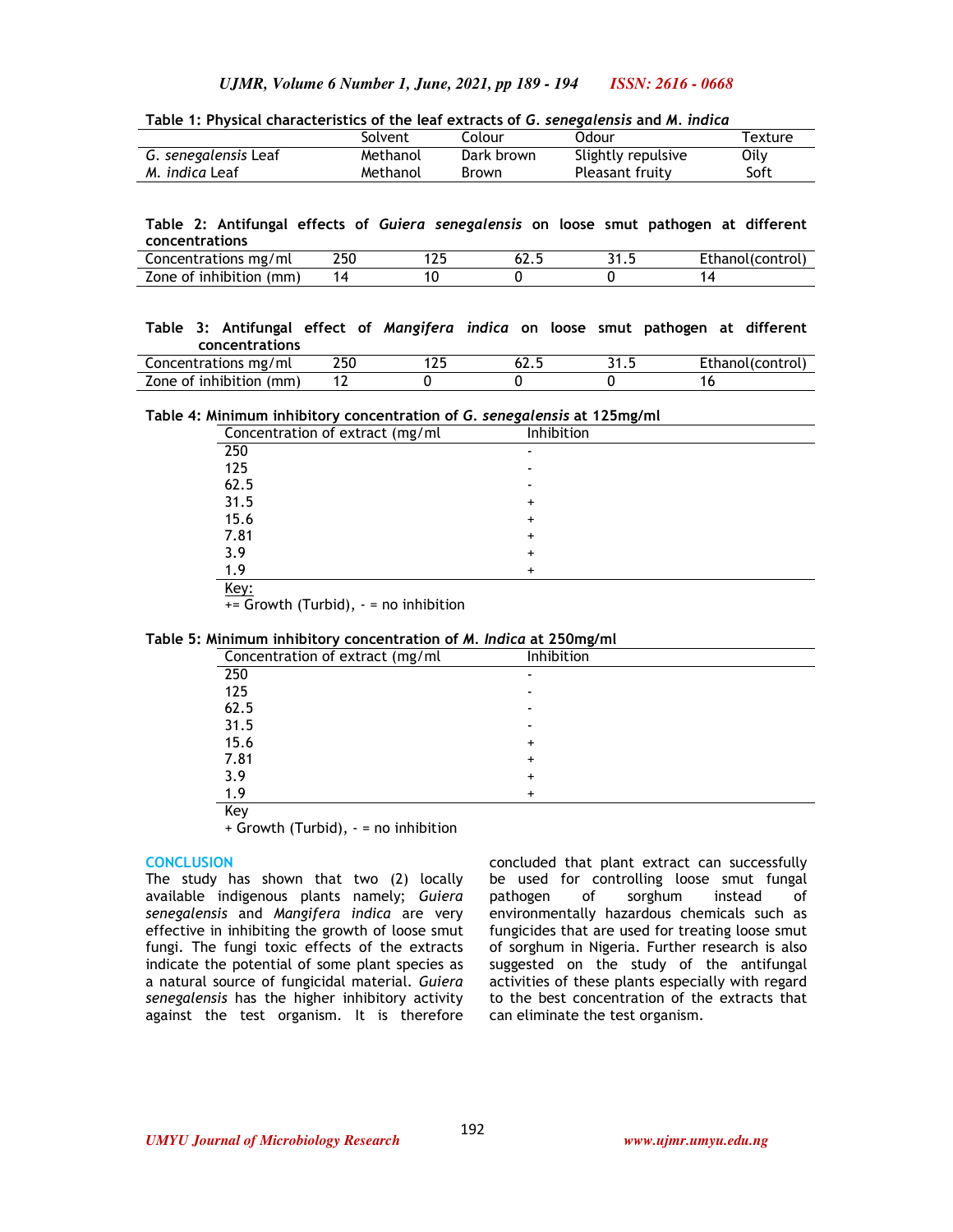**REFERENCES** 

- Abbay, K., Srivastava, S. and Bilrari, L. (1997): Studies on biofungicidal properties of leaf extracts of some plants. *Indian phytopathology* 50 (3): 408-411.
- Adoum, O.A., Akinniyi, J.A. and Omar, T. (1997): The effect of geographical location on the antimicrobial activities and trace element concentration in the root of *Calotropisprocera* (Ait) R. Br. *Annals of Bomo* 13 (14): 199-207.
- Aisha, S.B., Kutama, A. S., Kabir, S. and Paul, A.T. (2016): Phytochemical screening and antifungal activity of *Moringaoleifera* on some selected fungi in Dutse, Jigawa state. *Global Advanced Research Journal of Agricultural Science* 5(6):243-248, **ISSN: 2315-5094.** Available online at http://garj.org/garjas/home.
- Akinyemi, K.O., Oluwa, O.K. and Omomigbehin, E.O. (2007): Antimicrobial activity of crude Extracts of three medicinal plants in south-western Nigeria folk medicine on some food borne bacterial pathogens. *M.Sc thesis*, Department of Microbiology and Botany, Lagos State University, Nigeria. Pp1-2.
- Akpa, A.D. and S.K, Manzo, (1991): Chemical seed treatment for the control of loose Smut disease sorghum. *Tests Agrochemicals Cultivars*, 12: 56-7
- Awune, J.O (2002): Studies on biofungicidal properties of fresh leaf extracts of AzadirachtaIndica, *Calotropicsprocera* and Thevetianerrifolia using Aspergillus fumigates and *Aspergillusflavus*. B.Sc Thesis (unpublished), Ahmadu Bello University, Zaria. Pp44.
- Bibitha, B., Jisha, V.K., Salitha, C.V., Mohan, S. and Valsa, A.K. (2002): Antibacterial activity of different plant extracts: A short communication. *Indian Journal of Microbiology* 42:361-363.
- Cheesbrough, M. (2002): District laboratory practice in Tropical countries. Cambridge University press, London. 2: 173-140.
- Cowan, M.M. (1999). Plant product as antimicrobial agents. Clinical microbiology. *Reviews* 10:564-582
- Dahlberg, J.A. and C.T. Hash, 1998. International sorghum and millets News letter, vol. 39, Pp: 7-108. ICRISAT publications, Andhra Pradesh, India
- Dalziel, J.M. (1956): useful plants of west tropical Africa. Crown agents for oversea Government and Administration, London, Pp23.
- Demo, M.S., and M.Oliva. (2008): Antimicrobial activity of medicinal plants from south America. Pp 152-164. In Watson, R.R., and V.R., and V.R preedy (Eds) Botanical medicine practice. CABI international, walling ford. UK.
- Doshimov U.D.(1982): Sorghum smut fungi. Tashkent: Fan, 68 p. (in Russian).
- Fatope, M.O., Ibrahim, H.M. and Takede, Y. (1993). Screening of higher plants reputed as pesticides using the brine shrimp lethality bioassay. International journal of Pharmacognosy. 31: 250-256.
- Gill L.S, 1987 Taxonomy of flowering plants. Africa-Feb. publishers limited, Book house, Onitsha, Nigeria, Pp 1-200.
- Guo, B.Z., Z.Y. Chen, R.L. Brown, A.R., Lax, T.E. Clevend, J.S. Russian, *et al.* (1997): Germination induces accumulation of specific proteins and antifungal activities in corn kernels. Phytopathology 87: 1174-1178.
- Kalamba, D. and Kuneika A. (2003): Antibacterial and antifungal properties of essential Oils. Current medicinal chemistry 10: 813-829.
- Kareem, S.O., Akpan, I, and Osho, M.B. (2003): *Calotropisprocera* (Sodom apple) A potential Material for Enzyme purification. *Journal of Bioscience Technology* 87:133-135.
- Keay, R.W. (1989): Trees of Nigeria. Revised edition. Calarendon press, Oxford, USA. Pp 1-450.
- Kim, J., Marshal, M.R. and Wei, C. (1995): Antibacterial activity of some essential oil Components against five food-borne pathogens. Journal of Agricultural and food Chemistry 43:2839-2845.
- Kirby, W.M., Bauer, A.W., Sherris, J.C. and Tutcch, M.C. (1966): Antibiotic susceptibility testing by a standardized single disc method. American Journal of clinical pathology 45: 493-496.
- Kutama, A. S., Aliyu, B. S., and Emechebe, A. M. (2010a): Some aspects of the Biology of *Sporisorium cruenta* and *S. reilianum* in the Sudan Savanna region of Nigeria. *Biological and Environmental Sciences Journal for the Tropics*, 7(4):117-123.
- Kutama**,** A. S**.**, Umar, S., Abdullahi, T. and Hadiza, M. S. B. (2013). Inhibition of *Fusariumoxysporum*F*.* sp*Lycopersici,*  the Causal Organism of *Fusarium*Wilt in Tomato by *Azadirachta indica*and *Anogeissusleiocarpus*Leaf Extracts. *International Journal of Applied Research and Technology.* 2(9):

*UMYU Journal of Microbiology Research www.ujmr.umyu.edu.ng*